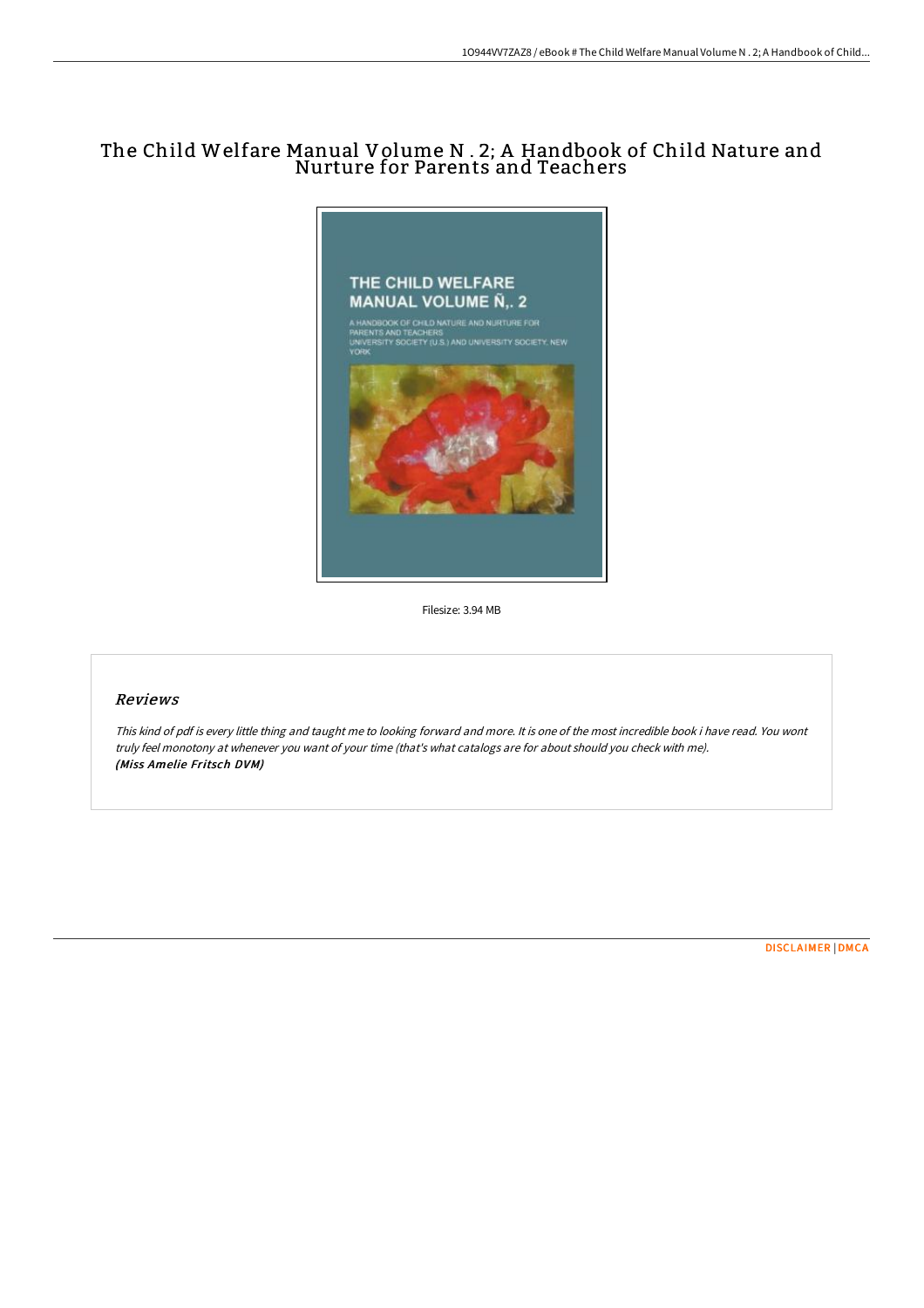### THE CHILD WELFARE MANUAL VOLUME N . 2; A HANDBOOK OF CHILD NATURE AND NURTURE FOR PARENTS AND TEACHERS



To save The Child Welfare Manual Volume N . 2; A Handbook of Child Nature and Nurture for Parents and Teachers PDF, remember to click the web link below and save the file or get access to other information that are relevant to THE CHILD WELFARE MANUAL VOLUME N . 2; A HANDBOOK OF CHILD NATURE AND NURTURE FOR PARENTS AND TEACHERS book.

Rarebooksclub.com, United States, 2012. Paperback. Book Condition: New. 246 x 189 mm. Language: English . Brand New Book \*\*\*\*\* Print on Demand \*\*\*\*\*.This historic book may have numerous typos and missing text. Purchasers can download a free scanned copy of the original book (without typos) from the publisher. Not indexed. Not illustrated. 1915 Excerpt: .AUTHORS OF CHILDREN S POEMS Eugene Field: Songs of Childhood. R. L. Stevenson: A Child s Garden of Verses. Josephine Preston Peabody: The Book of the Little Past. Iames Whitcomb Riley: The Book of Joyous Children ; A Child.World. Edward Lear: Nonsense Songs. Lewis Carroll. Verses and Rhymes in Alice s Adventures in Wonderland and Through the LookingGlass. THE PLACE OF MUSIC IN THE CHILD S EDUCATION BY MABEL MADISON WATSON That the gentle art of music may have educationally a value greater than any one or two of the important branches usually taught in preparatory schools or colleges, few parents realize. The schools themselves are only lately awakening to this fact; and although musical appreciation is growing with a rapidity characteristic of our national spirit, it is with us still in its infancy, despite the truly heroic efforts and achievements of many of its pioneers. Parents, especially mothers, even those who have had little or no musical training and probably consider themselves unmusical, can help tremendously toward our national musical growth. At the same time, their children will be gaining qualities, both through discipline and development, which will make them in all respects better citizens, and dower them with a source little short of magical for giving and receiving pleasure, a solace for grief or care, an influence perpetually broadening their mental horizon toward artistic truth and beauty. Our Children Are Entitled to Music, the Universal Language One of the first, the most essential, of...

 $\blacksquare$ Read The Child Welfare Manual Volume N . 2; A [Handbook](http://www.bookdirs.com/the-child-welfare-manual-volume-n-2-a-handbook-o.html) of Child Nature and Nurture for Parents and Teachers Online

 $\blacksquare$ Download PDF The Child Welfare Manual Volume N . 2; A [Handbook](http://www.bookdirs.com/the-child-welfare-manual-volume-n-2-a-handbook-o.html) of Child Nature and Nurture for Parents and **Teachers**